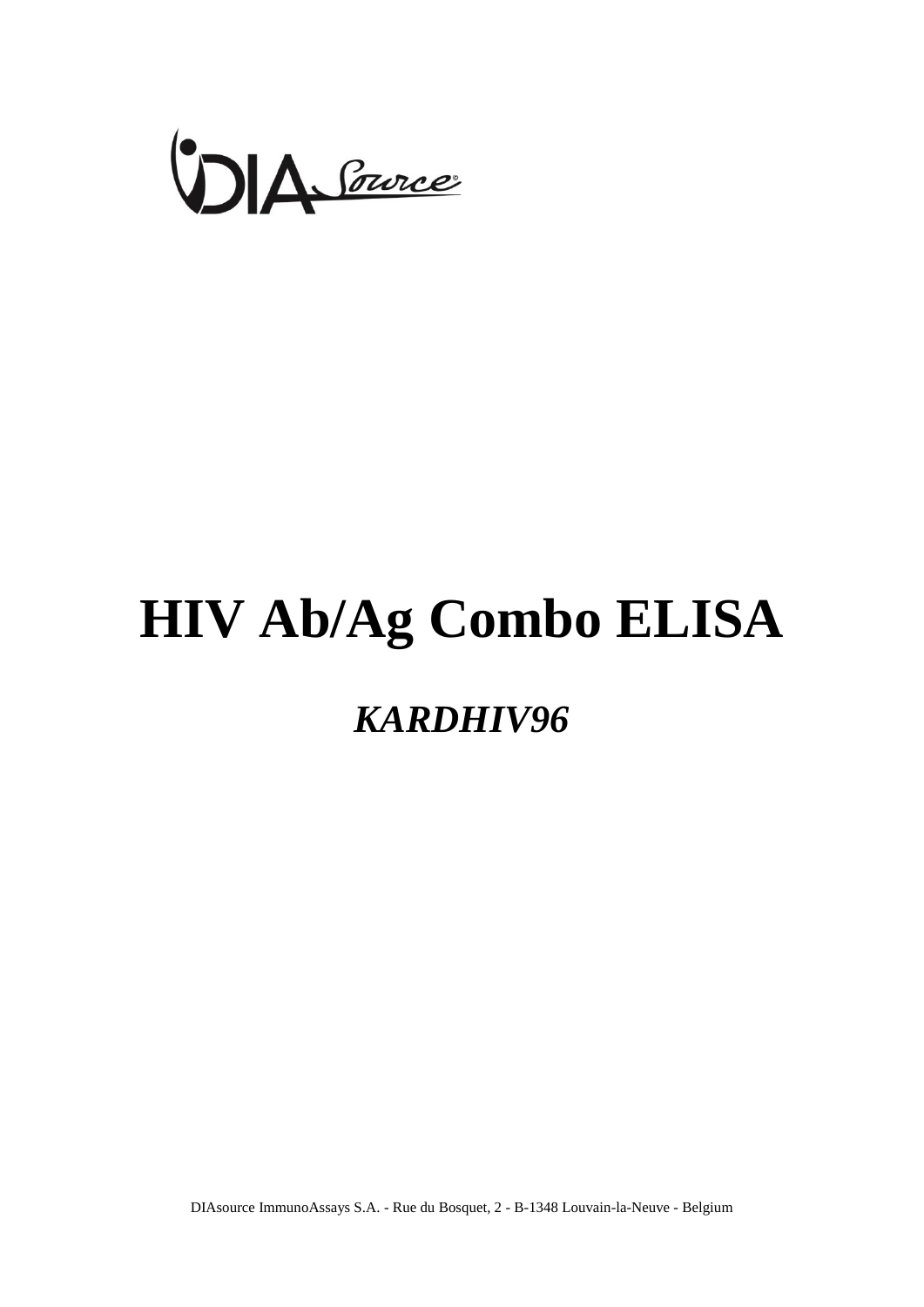Version : 190528/1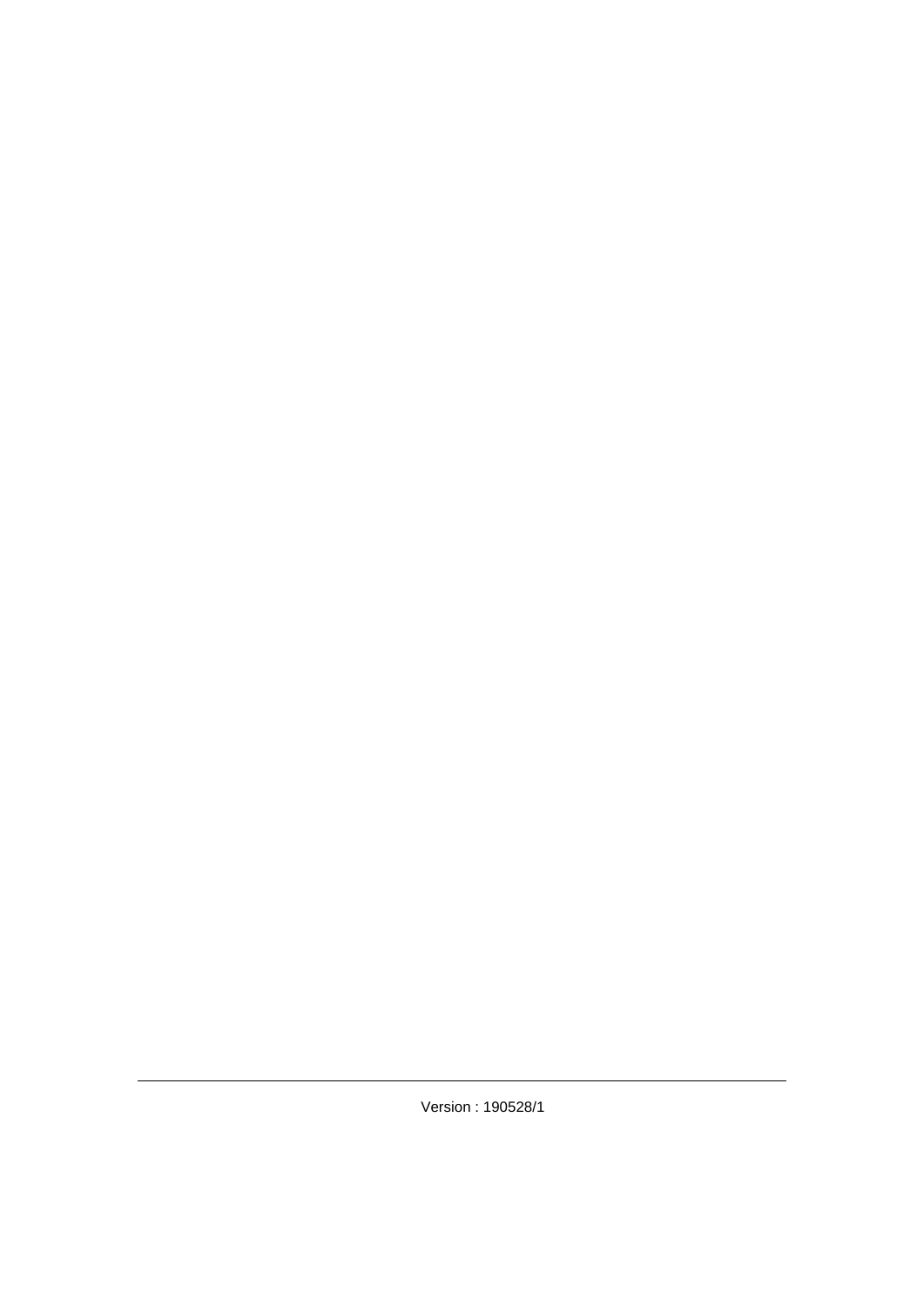**Read entire protocol before use.**

en

# **HIV Ab/Ag Combo ELISA**

**For research use only. Not for use in diagnostic procedures.**

# *I. INTENDED USE*

The kit is a solid phase enzyme immunoassay for the in-vitro diagnostic screening of antibodies to all subtypes of HIV-1 and HIV-2 and HIV-1 antigen (p24) in human serum or plasma.

# *II. GENERAL INFORMATION*

|    |                          | Tel: $+32(0)10849911$                                                              | For technical assistance or ordering information contact:<br>$\text{Fax}: +32(0)10849990$ |
|----|--------------------------|------------------------------------------------------------------------------------|-------------------------------------------------------------------------------------------|
| C. | <b>Manufactured by:</b>  | DIAsource ImmunoAssays S.A.<br>Rue du Bosquet, 2 B-1348 Louvain-la Neuve, Belgium. |                                                                                           |
| В. | Catalog number:          | KARDHIV96<br>$: 96$ tests                                                          |                                                                                           |
| A. | <b>Proprietary name:</b> | HIV Ab/Ag Combo ELISA                                                              |                                                                                           |

# *III. INTRODUCTION*

Epidemiological evidence indicates that an infectious agent transmitted through intimate contact, intravenous drug use or use of infected blood or blood products leads to Acquired Immunodeficiency Syndrome (AIDS).

This disease affects T-cell mediated immunity, resulting in severe lymphopenia and a reduced subpopulation of helper T-lymphocytes. Destruction of this T-lymphocyte population by the virus causes an immune deficiency, resulting in a reduced or deficient response to subsequent infections.

Consequently, infections become more severe and may cause death. At present, there is no successful treatment for AIDS.

The etiological agent has been identified as a retrovirus, human immunodeficiency virus type 1 (HIV-1).

A closely related, but distinct type of immunodeficiency virus, designated HIV-2, has also been isolated. This virus causes a disease that is indistinguishable from AIDS.

Serological cross-reactivity between HIV-1 and HIV-2 has been shown to be highly variable from sample to sample.

This variability requires the inclusion of antigens to both HIV-1 and HIV-2 for the screening of antibodies to HIV-1 and HIV-2.

The presence of anti-HIV-1 and/or anti-HIV-2 and/or HIV p24 antigen in the blood indicates potential infection with HIV-1 and/or HIV-2 and consequently this blood should not be used for transfusion or for manufacture of injectable products.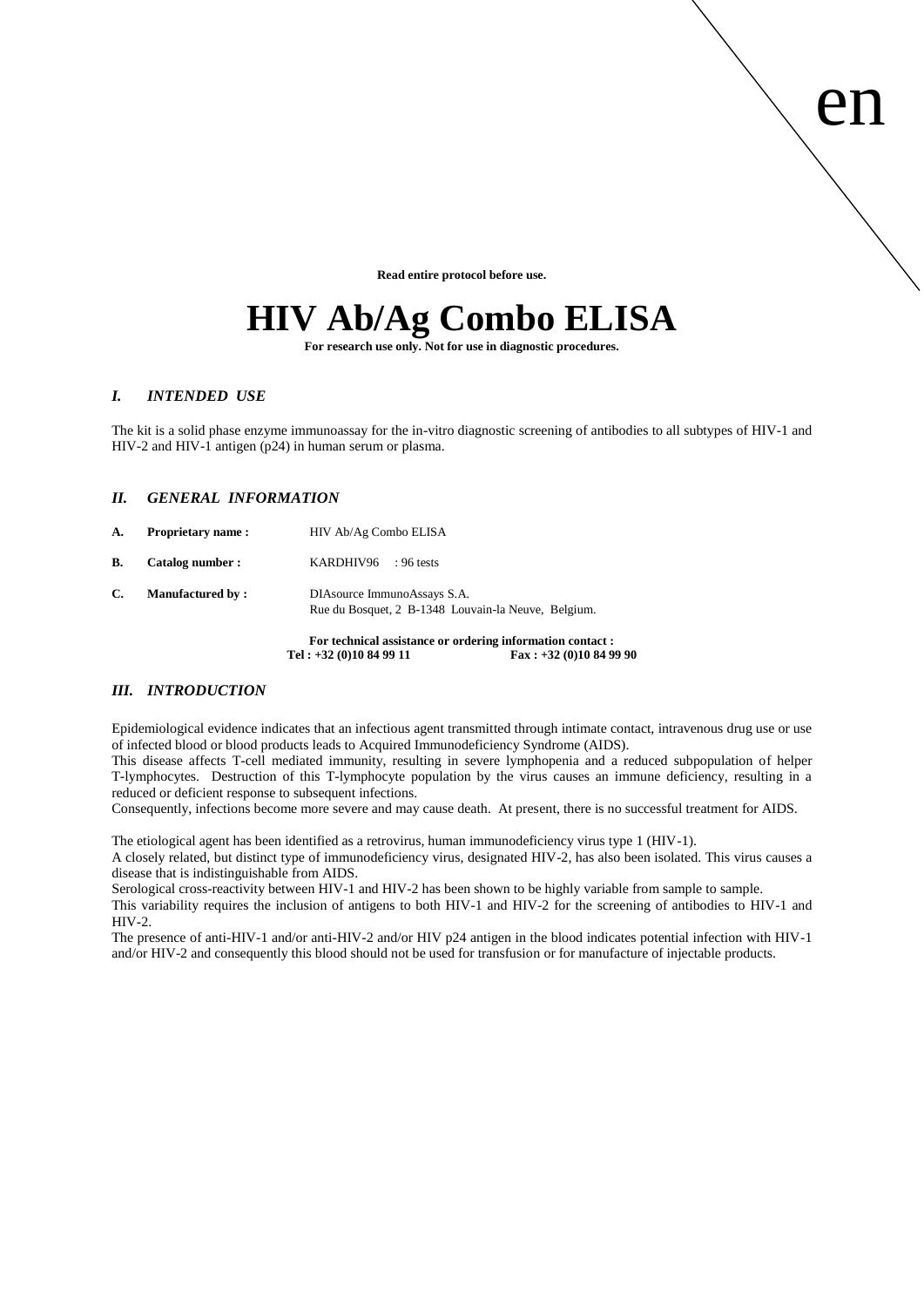### *IV. PRINCIPLES OF THE METHOD*

Synthetic peptides representing immunodominant epitopes of HIV 1 and HIV 2 together with a monoclonal antibody to p24 HIV-1 antigen are coated onto wells of a microplate.

The peptides and the antibody have been carefully selected to ensure the screening of antibody and p24 antigen to all HIV-1 subtypes, including subtype O and HIV-2. Serum or plasma samples are added to these wells and, if antibodies specific to HIV-1 and/or HIV-2 (IgG, IgM or IgA) are present in the sample, they will form stable complexes with the HIV peptide antigens in the well. In case HIV-1 p24 is present in the sample, the antigen will be captured by the specific monoclonal antibody.

Antigen-antibody complexes are then identified through the successive addition of: (1) biotinylated peptides, a biotinylated monoclonal antibody to HIV-1 p24, and; (2) horseradish peroxidase HRP Streptavidin conjugate.

The hydrolytic activity of horseradish peroxidase allows for the quantification of these antibody-antigen complexes.

Peroxidase substrate solution is then added.

During incubation, a blue color will develop in proportion to the amount of anti-HIV-1/2 antibodies or HIV-1 p24 antigen bound to the well, thus establishing their presence or absence in the sample.

Wells containing samples negative for anti-HIV antibody and/or p24 antigen remain colorless.

A stop solution is added to each well and the resulting yellow color is read on a microplate reader at 450 nm..

#### *V. REAGENTS PROVIDED*

| <b>Reagents</b>                                                                                                                                                                                                         | 96 Tests<br>Kit          | Colour<br>Code   | <b>Reconstitution</b>                                                                                                                                           |
|-------------------------------------------------------------------------------------------------------------------------------------------------------------------------------------------------------------------------|--------------------------|------------------|-----------------------------------------------------------------------------------------------------------------------------------------------------------------|
| īш<br>Microtiterplate<br>(12x8<br>breakable<br>wells)<br>coated with HIV specific gp36, gp41 and<br>gp120 peptides and with a Monoclonal<br>Antibody specific to the HIV-1 p24 Ag.<br>Sealed into a bag with desiccant. | 96 wells                 | <b>Blue</b>      | <b>Ready</b> for use                                                                                                                                            |
| CAL<br>Calibrator: not infectious recombinant p24<br>antigen in a 10 mM phosphate buffer pH<br>with 0.3 mg/ml Gentamicin<br>$7.0 + (-0.2)$<br>0.1%<br>Kathon<br>Sulphate<br>and<br>GC.<br>as<br>stabilizers.            | 1 vial<br>lyophilised    | Yellow           | The volume<br>necessary to<br>dissolve the<br>content of the<br>vial may vary<br>from lot to lot.<br>Please use the<br>right volume<br>reported on the<br>label |
| CONTROL<br>L,<br>Negative control: animal serum negative for<br>HIV antibodies and for p24 antigen, and<br>0.1% Kathon GC as preservatives.                                                                             | 1 vial<br>$2 \text{ ml}$ | Yellow-<br>brown | <b>Ready</b> for use                                                                                                                                            |
| <b>CONTROL</b><br>$HIV-1$<br>$\ddot{}$<br>Positive control 1: inactivated HIV 1<br>antibody positive serum, filtered HIV<br>Ab&Ag negative animal serum and 0.1%<br>Kathon GC as preservative.                          | 1 vial<br>$2 \text{ ml}$ | Light<br>green   | <b>Ready for use</b>                                                                                                                                            |
| <b>CONTROL</b><br>$HIV-2$<br>$\ddot{}$<br>Positive control 2: inactivated<br>HIV <sub>2</sub><br>antibody positive serum, filtered HIV<br>Ab&Ag negative animal serum and 0.1%<br>Kathon GC as preservatives.           | 1 vial<br>$2 \text{ ml}$ | Dark<br>green    | <b>Ready for use</b>                                                                                                                                            |
| <b>SOLN</b><br><b>WASH</b><br>CONC<br>20x concentrated solution: 0.1% Kathon<br>GC. Once diluted, the wash solution<br>contains 10 mM phosphate buffer saline pH<br>7.0+/-0.2 and 0.05% Tween 20.                       | 1 vial<br>$60$ ml        |                  | To be diluted<br>with EIA water<br>up to grade 1200<br>ml                                                                                                       |

| <b>CONJ</b><br><b>BIOT</b><br>CONC<br>Biotinylated HIV1&2&0<br>$gp36$ , $gp41$ and<br>gp120<br>peptides<br>and<br>biotinylated<br>a<br>monoclonal antibody specific for HIV 1 p24<br>antigen. | 4 vials<br>lyophilised    |               | Reconstitute with<br>$6.0$ ml of<br>conjugate buffer |
|-----------------------------------------------------------------------------------------------------------------------------------------------------------------------------------------------|---------------------------|---------------|------------------------------------------------------|
| <b>CONJ</b><br><b>BUF</b><br>buffer:<br>Conjugate<br><b>Tris</b><br>saline<br><b>Buffer</b><br>supplemented with 0.05%<br>Kathon GC.<br>Tween 20 and BSA                                      | 1 vial<br>30 ml           |               | <b>Ready</b> for use                                 |
| SAV<br><b>HRP</b><br>HRP conjugated with streptavidin in Tris<br>saline Buffer supplemented with 0.05%<br>Kathon GC, Tween 20 and BSA                                                         | 1 vial<br>$15 \text{ ml}$ | Pink/red      | <b>Ready</b> for use                                 |
| <b>CHROM</b><br><b>TMB</b><br>Chromogenic solution: 50 mM citrate buffer<br>pH 3.5-3.8, 4% dimethylsulphoxide, 0.03%<br>tetra-methyl-benzidine or TMB and 0.02%<br>hydrogen peroxide or H2O2. | 1 vial<br>$25$ ml         |               | <b>Ready</b> for use                                 |
| <b>STOP</b><br><b>SOLN</b><br>Stop solution: 0.3 M H2SO4 solution                                                                                                                             | 1 vial<br>$15 \text{ ml}$ |               | <b>Ready</b> for use                                 |
| DIL<br><b>SPE</b><br>diluent:<br><b>Tris</b><br>Specimen<br>saline<br>buffer<br>supplemented with 0.05% Kathon GC, anti-<br>HAMA blocker, and Tween 20                                        | 1 vial<br>$7 \text{ ml}$  | Light<br>blue | <b>Ready</b> for use                                 |

Note : The positive controls HIV-1 and HIV-2 have been inactivated using Bpropionolactone BPL/UV. This does not fully ensure the absence of viable pathogens, and therefore, the control should be handled as potentially biohazardous, in accordance with good laboratory practices.

The calibrator is calibrated against the NIBSC 1st International HIV-1 p24 Ag reference sample 90/636 (diluted 1:256) as well as the EFS HIV Ag performance panel (3015-3022). The Calibrator contains p24 recombinant Ag with a concentration of about 100 pg/ml, corresponding to about 4  $II$   $J$ /ml.

#### *VI. SUPPLIES NOT PROVIDED*

The following material is required but not provided in the kit:

- 1. Calibrated Micropipettes (200µl and 10µl) and disposable plastic tips.
- 2. EIA grade water (bidistilled or deionised, charcoal treated to remove oxidizing chemicals used as disinfectants).
- 3. Timer with 60 minute range or higher.
- 4. Absorbent paper tissues.
- 5. Calibrated ELISA microplate thermostatic incubator capable to provide a temperature of +37°C.
- 6. Calibrated ELISA microwell reader with 450nm (reading) and with 620-630nm (blanking) filters.
- 7. Calibrated ELISA microplate washer.
- 8. Vortex or similar mixing tools.

#### *VII. SPECIMEN PREPARATION AND RECOMMANDATIONS*

- 1. Blood is drawn aseptically by venepuncture and plasma or serum is prepared using standard techniques of preparation of samples for clinical laboratory analysis. No influence has been observed in the preparation of the sample with citrate, EDTA and heparin.
- 2. Avoid any addition of preservatives to samples; especially sodium azide as this chemical would affect the enzymatic activity of the conjugate, generating false negative results.
- 3. Samples have to be clearly identified with codes or names in order to avoid misinterpretation of results. When the kit is used for the screening of blood units, bar code labeling and electronic reading is strongly recommended.
- 4. Haemolysed (red) and visibly hyperlipemic ("milky") samples have to be discarded as they could generate false results. Samples containing residues of fibrin or heavy particles or microbial filaments and bodies should be discarded as they could give rise to false results.
- 5. Sera and plasma can be stored at  $+2^{\circ}$ ..8°C for up to seven days after collection. For longer storage periods, samples can be stored frozen at –20°C for several months. Any frozen samples should not be frozen/thawed more than once as this may generate particles that could affect the test result.
- 6. If particles are present filter using 0.2-0.8 µfilters to clean up the sample for testing.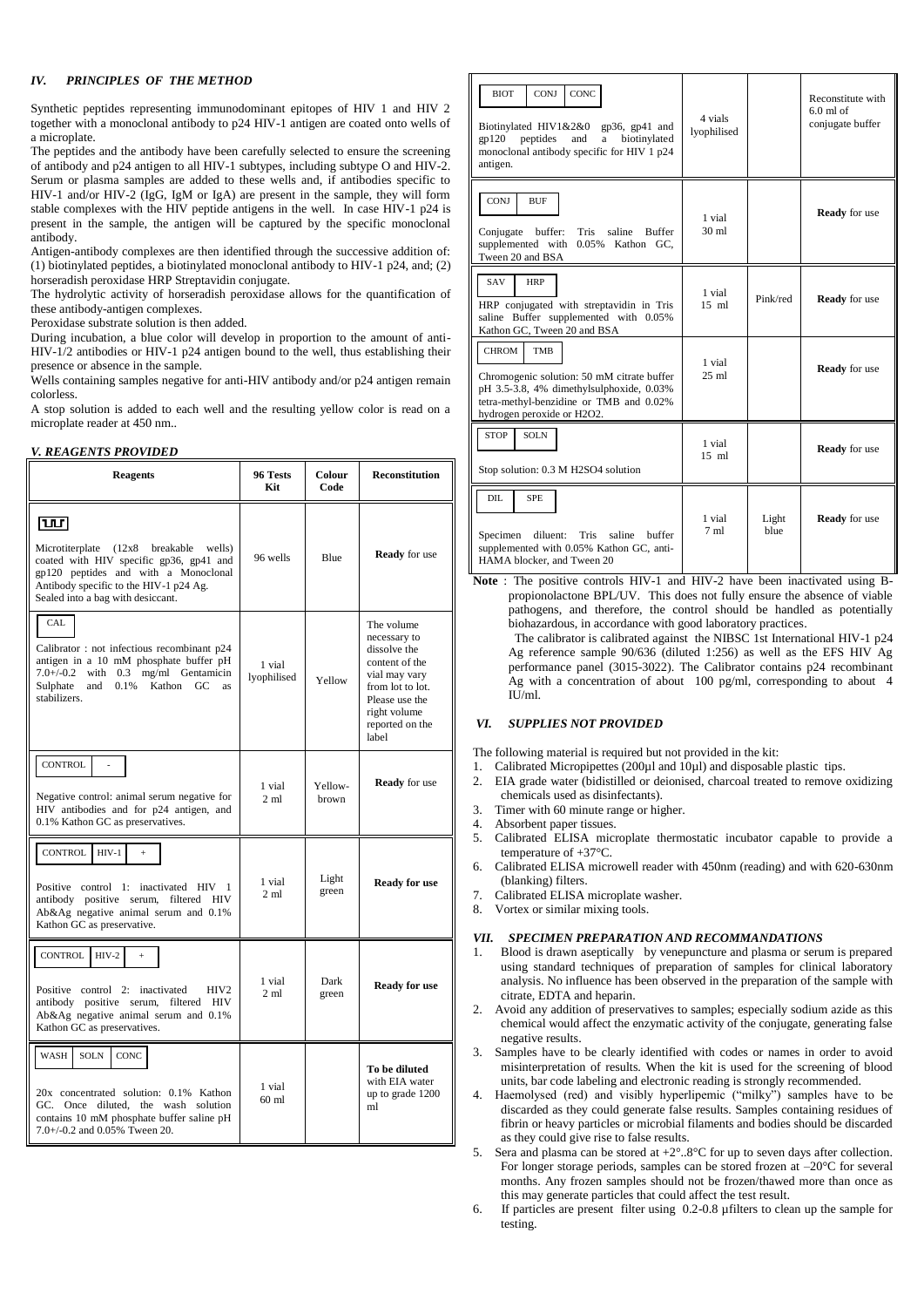7. Do not use heat inactivated samples as they could give origin to false reactivity.

# *VIII. PREPARATION OF COMPONENTS AND WARNINGS*

A study conducted on an opened kit has not shown any relevant loss of activity up to 2 months.

#### *Microplates:*

Allow the microplate to reach room temperature (about 1 hr) before opening the container. Check that the pouch is not broken or that some defect is present indicating a problem of storage. In this case call DIAsource ImmunoAssay's customer service.

Unused strips have to be placed back into the aluminium pouch, in presence of desiccant supplied, firmly zipped and stored at  $+2^{\circ}$ ..8°C. When opened the first time, residual strips are stable up to two months*.* 

#### *Negative Control:*

Ready to use. Mix well on vortex before use.

#### *Positive Controls:*

Positive controls are ready to use. Handle Positive Controls Ab as potentially infective, even if HIV, if present in the control, has been chemically inactivated.

#### *Calibrator*

The Lyophilized Calibrator Ag contains a non-infectious recombinant p24 antigen. The volume of EIA grade water to be used for its dissolution and to reach the appropriate p24 concentration (about 100 pg/ml) is written on the vial label. To help dissolve the lyophilized pellet, vortex a few times, at regular intervals. Complete dissolution should be achieved within 2-5 minutes.

Note: *When dissolved the Calibrator is not stable. Store in aliquots at –20°C.*

#### *Wash buffer concentrate:*

The 20x concentrated solution has to be diluted with EIA grade water up to 1200 ml and mixed gently end-over-end before use. As some salt crystals may be present into the vial, take care to dissolve all the content when preparing the solution.

In the preparation avoid foaming as the presence of bubbles could give origin to a bad washing efficiency.

Important Note: *Once diluted, the wash solution is stable for 1 week at +2..8° C.*

#### *Biotinylated conjugate concentrated:*

The Biotinylated conjugate concentrated mix solution must be prepared immediately before starting the test. Add 6 ml of Conjugate Buffer 1 diluent directly to one Biotinylated conjugate concentrated vial to dissolve the lyophilized powder. This preparation (a total of 6 ml in one vial) is sufficient for 32 tests, or 4 complete vertical strips of the microplate. To help dissolve the lyophilized powder, vortex a few times, at regular intervals.

Important Note: *Any unused portion of this reconstituted Biotinylated conjugate concentrated Solution may be stored at +2..8°C for no more than 12 hours. After this time it has to be discarded and the empty, used container has to be washed with EIA grade water and kept dry for any following re-use.*

#### *HRP conjugated with streptavidin:*

Ready to use reagent. Mix well end-over-end before use.

#### *Chromogenic solution:*

Ready to use. Mix well end-over-end before use.

Be careful not to contaminate the liquid with oxidizing chemicals, air-driven dust or microbes.

Do not expose to strong illumination, oxidizing agents and metallic surfaces.

If this component has to be transferred use only plastic, possible sterile disposable container.

#### *Stop solution:*

Ready to use. Mix well end-over-end before use.

Attention: Irritant (H315, H319; P280, P302+P352, 332+P313, P305+ P351+P338, P337+P313, P362+P364).

#### *Legend:*

Warning H statements: H315 – Causes skin irritation. H319 – Causes serious eye irritation.

#### Precautionary P statements:

P280 – Wear protective gloves/protective clothing/eye protection/face protection. P302 + P352 – IF ON SKIN: Wash with plenty of soap and water. P332 + P313 – If skin irritation occurs: Get medical advice/attention. P305 + P351 + P338 – IF IN EYES: Rinse cautiously with water for several minutes. Remove contact lenses, if present and easy to do. Continue rinsing. P337 + P313 – If eye irritation persists: Get medical advice/attention.

P362 + P363 - Take off contaminated clothing and wash it before reuse.

#### *Specimen Diluent:*

Ready to use. Mix well end-over-end before use.

#### *IX. INSTRUMENTS AND TOOLS USED IN COMBINATION WITH THE KIT*

1. Micropipettes have to be calibrated to deliver the correct volume required by the assay and must be submitted to regular decontamination (household alcohol, 10% solution of bleach, hospital grade disinfectants) of those parts that could accidentally come in contact with the sample. They should also be regularly maintained in order to show a precision of 1% and a trueness of +/-2%. Decontamination of spills or residues of kit components should also be carried out regularly.

2. The ELISA incubator has to be set at  $+37^{\circ}$ C (tolerance of  $+/-0.5^{\circ}$ C) and regularly checked to ensure the correct temperature is maintained. Both dry incubators and water baths are suitable for the incubations, provided that the instrument is validated for the incubation of ELISA tests.

3. The ELISA washer is extremely important to the overall performances of the assay. The washer must be carefully validated and correctly optimized using the kit controls and reference panels, before using the kit for routine laboratory tests. Usually 4-5 washing cycles (aspiration + dispensation of  $350\mu$ l/well of washing solution  $= 1$  cycle) are sufficient to ensure that the assay performs as expected. A soaking time of 20-30 seconds between cycles is suggested. In order to set correctly their number, it is recommended to run an assay with the kit controls and well characterized negative and positive reference samples, and check to match the values reported below in the sections "Performances". Regular calibration of the volumes delivered by, and maintenance (decontamination and cleaning of needles) of the washer has to be carried out according to the instructions of the manufacturer.<br>4. Incubation times have a tolerance of  $+5\%$ . Incubation times have a tolerance of  $+5\%$ .

5. The ELISA microplate reader has to be equipped with a reading filter of 450nm and with a second filter (620-630nm, strongly recommended) for blanking purposes. Its standard performances should be (a) bandwidth < 10 nm; (b) absorbance range from  $\dot{0}$  to > 2.0; (c) linearity to > 2.0; (d) repeatability > 1%. Blanking is carried out on the well identified in the section "Assay Procedure". The optical system of the reader has to be calibrated regularly to ensure that the correct optical density is measured. It should be regularly maintained according to the manufacturer 's instructions.

6. When using an ELISA automated work station, all critical steps (dispensation, incubation, washing, reading, data handling) have to be carefully set, calibrated, controlled and regularly serviced in order to match the values reported in the sections "Internal Quality Control". The assay protocol has to be installed in the operating system of the unit and validated as for the washer and the reader. In addition, the liquid handling part of the station (dispensation and washing) has to be validated and correctly set. Particular attention must be paid to avoid carry over by the needles used for dispensing and for washing. This must be studied and controlled to minimize the possibility of contamination of adjacent wells. The use of ELISA automated work stations is recommended for blood screening when the number of samples to be tested exceed 20-30 units per run.

7. DIAsource ImmunoAssay's S.A. offers support to the user in the setting and checking of instruments used in combination with the kit, in order to assure compliance with the requirements described. Support is also provided for the installation of new instruments to be used with the kit.

#### *X. PRE ASSAY CONTROLS AND OPERATIONS*

1. Check the expiration date of the kit printed on the external label of the kit box. Do not use if expired.

2. Check that the liquid components are not contaminated by naked-eye visible particles or aggregates. Check that the Chromogen/Substrate is colourless or pale blue by aspirating a small volume of it with a sterile transparent plastic pipette. Check that no breakage occurred in transportation and no spillage of liquid is present inside the box. Check that the aluminium pouch, containing the microplate, is not punctured or damaged.

3. Dilute all the content of the 20x concentrated Wash Solution as described above.

4. Dissolve the Calibrator.

5. Dissolve the Biotinylated Conjugate Concentrate vial containing lyophilized powder with the Conjugate Buffer (1 lyophilized Biotinylated Conjugate Concentrate + 6ml Conjugate Buffer) to obtain the Conjugate Mix as described in the proper section.

6. Allow all the other components to reach room temperature (about 1 hr) and then mix as described.

7. Set the ELISA incubator at +37°C and prepare the ELISA washer by priming with the diluted washing solution, according to the manufacturer's instructions. Set the right number of washing cycles as found in the validation of the instrument for its use with the kit.

8. Check that the ELISA reader has been turned on at least 20 minutes before reading.

9. If using an automated workstation, turn it on, check settings and be sure to use the right assay protocol.

10. Check that the micropipettes are set to the required volume.

11. Check that all the other equipment is available and ready to use.

12. In case of problems, do not proceed further with the test and advise the supervisor.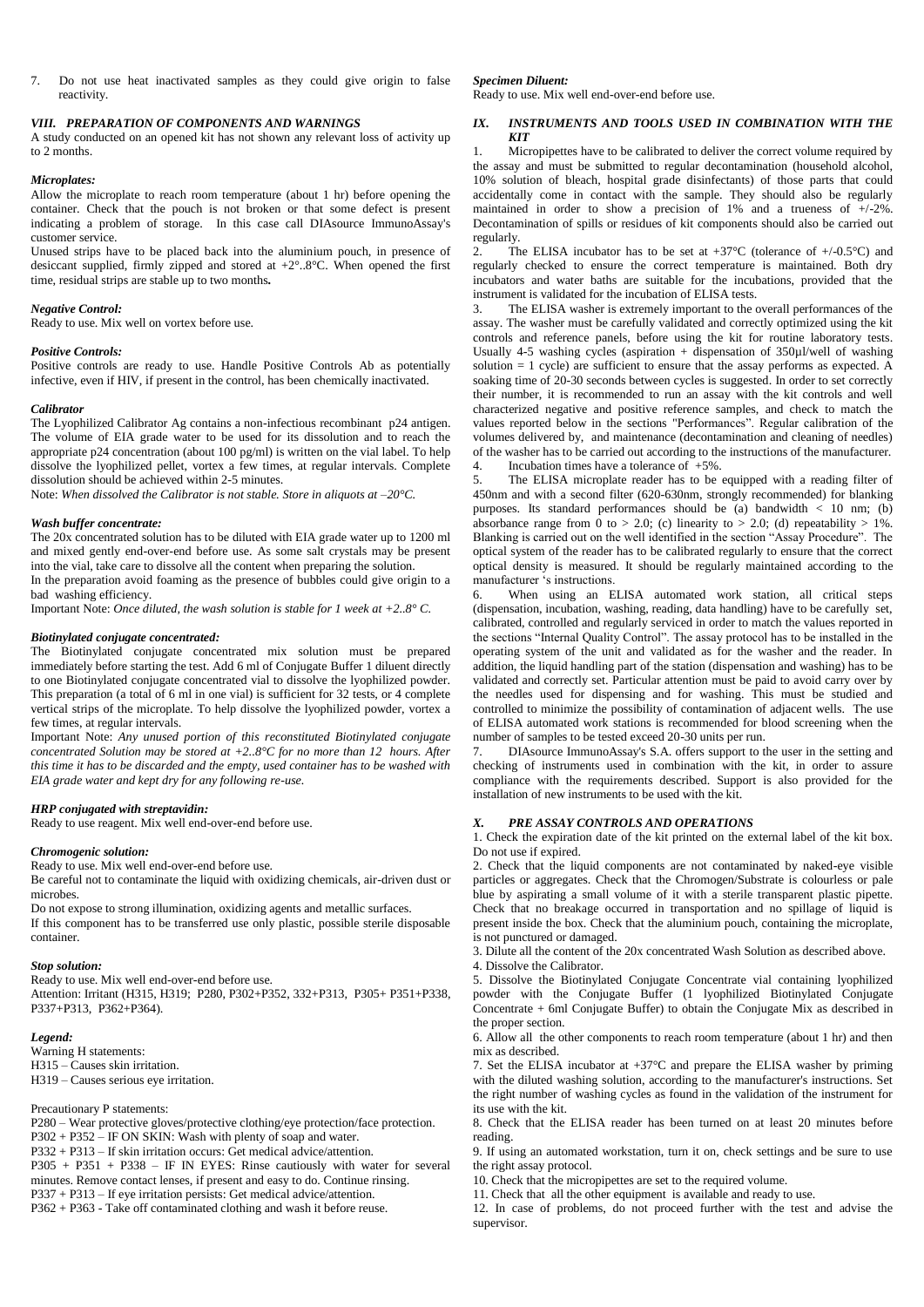#### *XI. ASSAY PROCEDURE*

The assay has to be carried out according to what reported below, taking care to maintain the same incubation time for all the samples in testing.

#### **1. Automated assay:**

In case the test is carried out automatically with an ELISA system, we suggest to make the instrument dispense 50  $\mu$ l Specimen Diluent first and then 150  $\mu$ l controls and samples.

Before the next sample is aspirated, needles have to be duly washed to avoid any cross-contamination among samples or tips have to be changed.

For the next operations follow the operative instructions reported below for the Manual Assay.

It is strongly recommended to check that the time lap between the dispensation of the first and the last sample will be calculated by the instrument and taken into consideration by delaying the first washing operation accordingly.

The correct number of lyophilized Biotinylated Conjugate Concentrate must be dissolved each with 6 ml Conjugate Buffer. Once the lyophilized powders are dissolved and mixed well, they are to be mixed together into a plastic container and the assay may begin.

#### **2. Manual assay:**

1. Dissolve the right number of lyophilized Biotinylated Conjugate Concentrate with Conjugate Buffer before starting to dispense the samples and controls of the test.<br>2.

Place the required number of strips in the microwell holder. Leave the 1st well empty for the operation of blanking.<br>3. Dispense 50 ul Specimen Dilue

3. Dispense 50 µl Specimen Diluent in all the wells, except A1 used for blanking.

4. Dispense 150 µl of Negative Control in triplicate, 150 µl HIV1 Positive Control, 150 µl HIV2 Positive Control and 150 µl of Calibrator in duplicate in proper wells.<br> $5.$  Disper-

5. Dispense 150 µl of Sample in each properly identified well. Mix gently the plate on the work surface, avoiding overflowing and contaminating adjacent wells, in order to fully disperse the sample into the diluent.

6. Incubate the microplate for 60 min at  $+37^{\circ}$ C.

Important note: *Strips have to be sealed with the adhesive sealing foil, supplied, only when the test is carried out manually. Do not cover strips when using ELISA automatic instruments.*

Wash the microplate with an automatic washer by delivering and aspirating  $350 \mu$ l/well of diluted washing solution as reported previously (section IX.3).

8. Pipette 150 µl Conjugate Mix, prepared as described before, into each well, except the 1st blanking well, and cover with the sealer.

Important note: *Be careful not to touch the plastic inner surface of the well with the tip filled with the Conjugate. Contamination might occur.*

9. Incubate the microplate for 30 min at  $+37^{\circ}$ C.<br>10 Pinette 100 ul of SAV-HRP in all the wells

Pipette 100 µl of SAV-HRP in all the wells, except A1, and gently agitate the microplate to mix the two conjugates.

Important Note: *This solution must be added to the bottom of each well to ensure proper performance. Inadequate mixing of the two solutions (*Biotinylated Conjugate Concentrate *and SAV-HRP) may reduce the binding of streptavidin HRP (SAV-HRP) to the biotinylated reagents and consequently affect the performance of the assay. Be sure to provide an adequate mixing when the SAV-HRP is added, both in the manual and in the automated procedures.*

11. Incubate the microplate sealed for 30 min at +37°C.

12. Wash as in section 7.

13. Dispense 200 µl of Chromogen/Substrate mixture into each well, the blank well included. Then incubate the microplate at room temperature (18-25°C) for 30 minutes. Start the timing immediately after addition of this component to the first well.

Important note: *Do not expose to strong direct illumination. High background might be generated.*

14. Pipette 100 µl Stop Solution into all the wells using the same pipetting sequence as in step 13 to stop the enzymatic reaction. Addition of acid will turn the positive controls and positive samples from blue to yellow/brown.

15. Measure the colour intensity of the solution in each well, as described in section IX.5, at 450nm filter (reading) and at 620-630nm (background subtraction, strongly recommended), blanking the instrument on A1.

#### Important notes:

*1. If the second filter is not available ensure that no finger prints are present on the bottom of the microwell before reading at 450nm. Finger prints could generate false positive results on reading.*

*2. Reading has to be carried out just after the addition of the Stop Solution and anyway not any longer than 30 minutes after its addition. Some self-oxidation of the chromogen can occur leading to high background.* 

*3. The Calibrator (CAL) does not affect the cut-off calculation and therefore the test results calculation. The Calibrator may be used only when a laboratory internal quality control is required by the management.*

#### *XII. ASSAY SCHEME*

| <b>Method</b>                    | <b>Operations</b> |
|----------------------------------|-------------------|
| Specimen Diluent                 | 50 <sub>µ</sub>   |
| Controls and calibrator          | 150 µl            |
| Samples                          | 150 µl            |
| 1 <sup>st</sup> incubation       | <b>60 min</b>     |
| Temperature                      | $+37^{\circ}$ C   |
| Wash step                        | 4-5 cycles        |
| Biotinylated conjugate Mix       | 150 µl            |
| 2 <sup>nd</sup> incubation       | <b>30 min</b>     |
| Temperature                      | $+37^{\circ}$ C   |
| HRP conjugated with streptavidin | $100$ $\mu$       |
| 3 <sup>rd</sup> incubation       | <b>30 min</b>     |
| Temperature                      | $+37^{\circ}$ C   |
| Wash step                        | 4-5 cycles        |
| Chromogenic solution             | 200 µl            |
| ⊿th<br>incubation                | <b>30 min</b>     |
| Temperature                      | r.t.              |
| Stop solution                    | $100$ $\mu$       |
| Reading OD                       | 450nm             |

#### *XIII. INTERNAL QUALITY CONTROL*

A check is carried out on the controls and the calibrator any time the kit is used in order to verify whether their OD450nm values are as expected and reported in the table below.

| <b>Check</b>                    | <b>Requirements</b>                                                                                                                                                                                                                                                                       |
|---------------------------------|-------------------------------------------------------------------------------------------------------------------------------------------------------------------------------------------------------------------------------------------------------------------------------------------|
| <b>Blank well</b>               | $< 0.100$ OD450nm value                                                                                                                                                                                                                                                                   |
| <b>Negative Control</b><br>(NC) | < 0.200 mean OD450nm value after blanking<br>Absorbance of individual negative control values must be less<br>than or equal to 0.200. If one value is outside this range,<br>discard this value and recalculate mean. If two values are<br>outside this range the run should be repeated. |
| HIV-1 Ab<br>Positive Control    | Mean OD450nm > 0.700.                                                                                                                                                                                                                                                                     |
| $HIV-2$ Ab<br>Positive Control  | Mean OD450nm > 0.700.                                                                                                                                                                                                                                                                     |
| HIV Ag Calibrator               | S/Co > 1                                                                                                                                                                                                                                                                                  |

| If the results of the test match the requirements stated above, proceed to the next |  |
|-------------------------------------------------------------------------------------|--|
| section. If they do not, do not proceed any further and operate as follows:         |  |

| Problem                                                              | <b>Check</b>                                                                                                                                                                                                                                                                                                                                                                                                                                                                                                                                                                                                                                                                                |  |  |  |  |  |
|----------------------------------------------------------------------|---------------------------------------------------------------------------------------------------------------------------------------------------------------------------------------------------------------------------------------------------------------------------------------------------------------------------------------------------------------------------------------------------------------------------------------------------------------------------------------------------------------------------------------------------------------------------------------------------------------------------------------------------------------------------------------------|--|--|--|--|--|
| <b>Blank well</b><br>> 0.100 OD450nm                                 | 1. that the Chromogen/Sustrate solution has not got<br>contaminated during the assay                                                                                                                                                                                                                                                                                                                                                                                                                                                                                                                                                                                                        |  |  |  |  |  |
| <b>Negative Control</b><br>(NC)<br>> 0.200 OD450nm<br>after blanking | 1. that the washing procedure and the washer settings are as<br>validated in the pre qualification study;<br>2. that the proper washing solution has been used and the<br>washer has been primed with it before use;<br>3. that no mistake has been done in the assay procedure<br>(dispensation of positive control instead of negative control;<br>4. that no contamination of the negative control or of their<br>wells has occurred due to positive samples, to spills or to the<br>enzyme conjugate;<br>5. that micropipettes haven't got contaminated with positive<br>samples or with the enzyme conjugate<br>6. that the washer needles are not blocked or partially<br>obstructed. |  |  |  |  |  |
| <b>Positive Controls</b><br>$< 0.700$ OD450nm                        | 1. that the procedure has been correctly executed;<br>2. that no mistake has been done in the distribution of<br>controls (dispensation of negative control instead of positive<br>control. In this case, the negative control will have an<br>OD450nm value > 0.200, too.<br>3. that the washing procedure and the washer settings are as<br>validated in the pre qualification study;<br>4. that no external contamination of the positive control has<br>occurred.                                                                                                                                                                                                                       |  |  |  |  |  |
| <b>HIV Ag Calibrator</b><br>S/Co < 1                                 | 1. that the procedure has been correctly executed;<br>2. that no mistake has been done in the distribution of<br>controls (dispensation of negative control instead of<br>Calibrator Ag. In this case, the negative control will have an<br>OD450nm value > 0.200, too.<br>3. that the washing procedure and the washer settings are as<br>validated in the pre qualification study;<br>4. that no external contamination of the positive control has<br>occurred.<br>5.that the lyophilize powder was dissolved correctly with the<br>correct volume of water written on the vial label.                                                                                                   |  |  |  |  |  |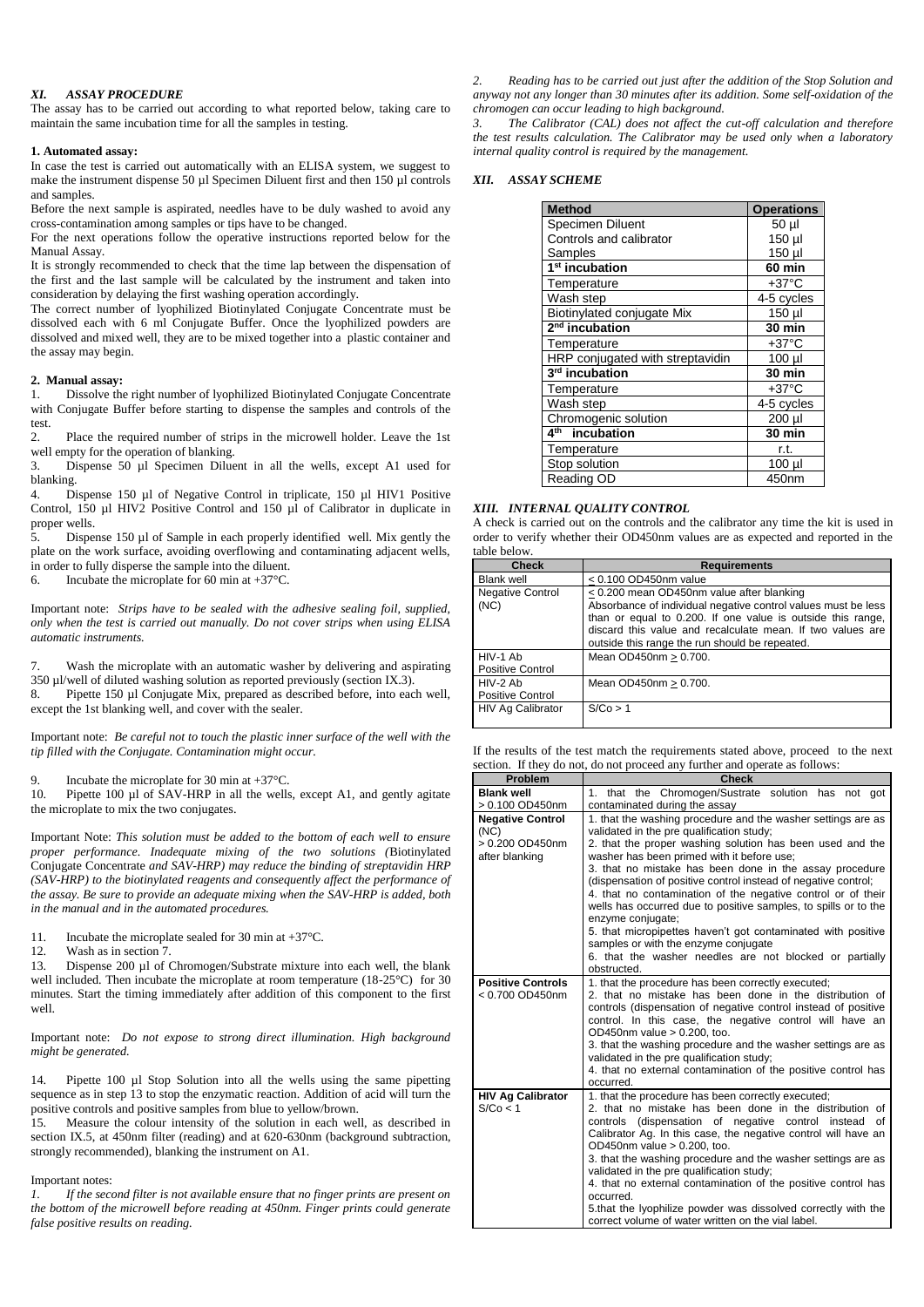Should these problems happen, after checking, report any residual problem to the supervisor for further actions.

# *XIV. CALCULATION OF THE CUT-OFF*

The tests results are calculated by means of a cut-off value determined with the following formula on the mean OD450nm value of the Negative Control (NC):

#### **NC + 0.125 = Cut-Off (Co)**

The value found for the test is used for the interpretation of results as described in the next paragraph.

Important note: *When the calculation of results is done by the operative system of an ELISA automated work station be sure that the proper formulation is used to calculate the cut-off value and generate the right interpretations of results.*

#### *XV. INTERPRETATION OF RESULTS*

Test results are interpreted as ratio of the sample OD450nm and the Cut-Off value (or S/Co) according to the following table:

| S/Co | Interpretation |
|------|----------------|
|      | Negative       |
|      | Positive       |

A negative result indicates that the patient has not been infected by HIV.

If the initial absorbance value is equal to or greater than the cut-off value, retest the sample in duplicate. If both retest values are less than the cut-off, the interpretation is not reactive for HIV antibody and/or antigen (negative).

If one or both retest values are equal to or greater than the cut-off the interpretation of the test results is repeatedly reactive. The sample should be considered reactive or positive for HIV antibody and/or antigen according to the criteria of this HIV ELISA test.

A positive result is indicative of HIV infection and therefore the patient should be treated accordingly.

Important notes:

*1. Interpretation of results should be done under the supervision of the responsible of the laboratory to reduce the risk of judgment errors and misinterpretations.*

*2. Repeatedly reactive specimens should be submitted to a Confirmation Assay before diagnosis of HIV infection is released.*

*3. When test results are transmitted from the laboratory to an informatics center, attention has to be done to avoid erroneous data transfer.*

*4. Diagnosis of HIV infection has to be done and released to the patient only by a qualified medical doctor.* 

#### An example of calculation is reported below:

*The following data must not be used instead or real figures obtained by the user.*

*Negative Control: 0.110 – 0.120 - 0.115 OD450nm Mean Value: 0.115 OD450nm Lower than 0.200 – Accepted*

*HIV 1 Ab Positive Control: 2.000 OD450nm mean value Higher than 0.700 – Accepted*

*HIV 2 Ab Positive Control: 2.100 OD450nm mean value Higher than 0.700 – Accepted*

*Calibrator : 0.322 OD450nm mean value S/Co > 1 - Accepted*

*Cut-Off = 0.115 +0.125 = 0.240 Sample 1: 0.070 OD450nm Sample 2: 1.690 OD450nm Sample 1 S/Co < 1 = negative Sample 2 S/Co > 1 = positive* 

#### *XVI. PERFORMANCES*

The performance evaluation was carried out both in an external center of excellence for HIV diagnosis, that examined the device on a population of antibody positive and negative samples against a CE-marked kit used in the laboratory as reference, and in DIAsource ImmunoAssay's laboratories as well to complete the study.

#### **A. Analytical sensitivity**

The limit of detection (or analytical sensitivity) of the assay has been calculated by means of preparations specific for HIV-1 and HIV-2 antibody and HIV-1 p24 Ag detection, supplied by NIBSC Blanche Lane South Mimms Potters Bar Hertfordshire EN6 3QG, UK.

Samples were diluted in HIV Ab&Ag negative plasma to generate limiting dilution curves and examined in duplicate.

The tables below reports the mean OD450nm values and the S/Co index:

| NIBSC anti-HIV 2 monitor sample |  |
|---------------------------------|--|
| code $99/674 - 005$             |  |

| <b>Sample</b>   | Lot#    | 0506  | Lot#    | 0706  | Lot $#$ | 0906  |
|-----------------|---------|-------|---------|-------|---------|-------|
| <b>Dilution</b> | OD450nm | S/Co  | OD450nm | S/Co  | OD450nm | S/Co  |
| 1x              | over    | >14.5 | over    | >15.0 | over    | >15.1 |
| 2x              | 3.838   | 14.1  | 3.765   | 14.5  | 3.774   | 14.4  |
| 4x              | 2.371   | 8.7   | 2.268   | 8.7   | 2.319   | 8.9   |
| 8x              | 1.253   | 4.6   | 1.097   | 4.2   | 1.140   | 4.4   |
| 16x             | 0.700   | 2.6   | 0.712   | 2.7   | 0.735   | 2.8   |
| 32x             | 0.462   | 1.7   | 0.439   | 1.7   | 0.483   | 1.8   |
| 64x             | 0.281   | 1.0   | 0.260   | 1.0   | 0.294   | 1.1   |
| 128x            | 0.189   | 0.7   | 0.171   | 0.7   | 0.174   | 0.7   |
| diluent         | 0.140   | 0.5   | 0.122   | 0.5   | 0.131   | 0.5   |

The device shows a limiting dilution value at 64x.

| NIBSC British working standard for anti-HIV 1 |
|-----------------------------------------------|
|                                               |

| $0.000 \times 10^{11} \times 10^{-10} \text{V}$ |         |      |         |                  |         |      |
|-------------------------------------------------|---------|------|---------|------------------|---------|------|
| <b>Sample</b>                                   | Lot#    | 0506 | Lot $#$ | 0706             | Lot#    | 0906 |
| <b>Dilution</b>                                 | OD450nm | S/Co | OD450nm | S/Co             | OD450nm | S/Co |
| 1x                                              | 2.206   | 8.1  | 2.086   | 8.0              | 2.142   | 8.2  |
| 2x                                              | 0.999   | 3.7  | 0.925   | 3.6 <sub>2</sub> | 1.027   | 3.9  |
| 4x                                              | 0.475   | 1.7  | 0.486   | 1.9              | 0.486   | 1.9  |
| 8x                                              | 0.295   | 1.1  | 0.301   | 1.2              | 0.289   | 1.1  |
| 16x                                             | 0.212   | 0.8  | 0.206   | 0.8              | 0.220   | 0.8  |
| diluent                                         | 0.140   | 0.5  | 0.122   | 0.5              | 0.131   | 0.5  |

The device shows a limiting dilution value at 8x.

| NIBSC British working standard for anti-HIV 1 |
|-----------------------------------------------|
| code $99/710 - 007$                           |

|                 | $0.000 \times 10^{11}$ |                  |         |      |         |      |  |
|-----------------|------------------------|------------------|---------|------|---------|------|--|
| <b>Sample</b>   | Lot#                   | 0506             | Lot#    | 0706 | Lot#    | 0906 |  |
| <b>Dilution</b> | OD450nm                | S/Co             | OD450nm | S/Co | OD450nm | S/Co |  |
| 1x              | 0.588                  | $2.2\phantom{0}$ | 0.611   | 2.4  | 0.607   | 2.3  |  |
| 2x              | 0.301                  | 1.1              | 0.309   | 1.2  | 0.312   | 1.2  |  |
| 4x              | 0.198                  | 0.7              | 0.210   | 0.8  | 0.192   | 0.7  |  |
| diluent         | 0.140                  | 0.5              | 0.122   | 0.5  | 0.131   | 0.5  |  |

The device shows a limiting dilution value at about 2x.

| NIBSC HIV-1 p24 Antigen Monitor Sample |
|----------------------------------------|
| code $02/146 - 002$                    |

| <b>Sample</b>   | Lot#    | 0506 | Lot $#$ | 0706 | Lot $#$ | 0906 |
|-----------------|---------|------|---------|------|---------|------|
| <b>Dilution</b> | OD450nm | S/Co | OD450nm | S/Co | OD450nm | S/Co |
| 1x              | 3.664   | 13.4 | 3.650   | 14.0 | 3.552   | 13.5 |
| 2x              | 2.151   | 7.9  | 2.133   | 8.2  | 2.086   | 8.0  |
| 4x              | 1.209   | 4.4  | 1.178   | 4.5  | 1.214   | 4.6  |
| 8x              | 0.734   | 2.7  | 0.729   | 2.8  | 0.780   | 3.0  |
| 16x             | 0.388   | 1.4  | 0.342   | 1.3  | 0.351   | 1.3  |
| 32x             | 0.259   | 0.9  | 0.236   | 0.9  | 0.229   | 0.9  |
| diluent         | 0.140   | 0.5  | 0.122   | 0.5  | 0.131   | 0.5  |
|                 |         |      |         |      |         |      |

The device shows a limiting dilution value at about 16x.

NIBSC 1st International reference Reagent for HIV 1 Ag code 90/636 – (Version

| 4, 12 May 2009)                                              |         |      |         |                |         |      |
|--------------------------------------------------------------|---------|------|---------|----------------|---------|------|
| <b>Sample</b>                                                | Lot#    |      | Lot#    | $\overline{2}$ | Lot#    |      |
| IU/mI                                                        | OD450nm | S/Co | OD450nm | S/Co           | OD450nm | S/Co |
| 16                                                           | 2.053   | 14.8 | 2.048   | 14.8           | 2.053   | 14.5 |
| 8                                                            | 1.118   | 8.0  | 1.121   | 8.1            | 1.124   | 8.0  |
| 4                                                            | 0.571   | 4.1  | 0.574   | 4.1            | 0.576   | 4.1  |
| 2                                                            | 0.290   | 2.1  | 0.291   | 2.1            | 0.290   | 2.0  |
|                                                              | 0.160   | 1.2  | 0.162   | 1.2            | 0.160   | 1.1  |
| 0.5                                                          | 0.104   | 0.7  | 0.105   | 0.8            | 0.103   | 0.7  |
| diluent                                                      | 0.014   |      | 0.014   |                | 0.014   |      |
| Note: Lot 1 = C2E2T2/6 - Lot 2 = C2E2T2/5 - Lot 3 = C2E2T2/4 |         |      |         |                |         |      |

The devise shows a sensitivity < 2 IU/ml as required by CTS:2009.

#### **B. Diagnostic specificity and sensitivity**

**Diagnostic Specificity:** In addition to the first study, where a total of more than 5000 unselected blood donors, more than 200 hospitalized patients, (under examination for non-HIV pathologies) and more than 100 potentially interfering specimens (other infectious diseases, E.coli antibody positive, patients affected by non-viral hepatic diseases, dialysis patients, pregnant women, hemolysed, lipemic, etc.) were tested, the diagnostic specificity was recently assessed by testing a total of 3268 negative samples on four different lots. A value of diagnostic specificity of 100% was observed.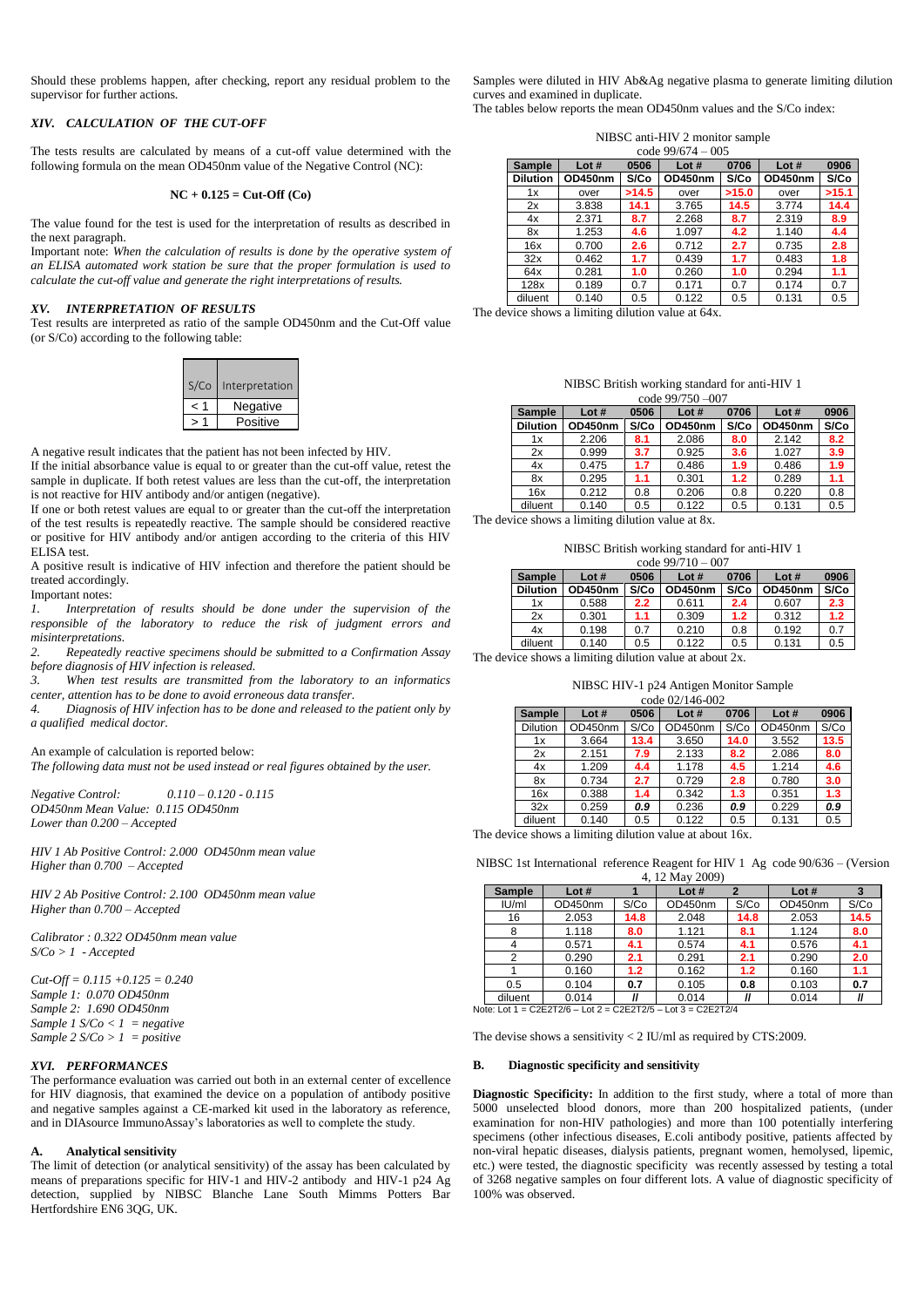No false reactivity due to the method of specimen preparation has been observed. Both plasma, derived with different standard techniques of preparation (citrate, EDTA and heparin), and sera have been used to determine the value of specificity. Frozen specimens have been tested, as well, to check for interferences due to collection and storage. No interference was observed.

**Diagnostic Sensitivity:** The diagnostic sensitivity of the test was determined on a population of HIV positive specimens.

# Etablissement Francais du Sang Mixed titer Performance

| Panel HIV Ab $(1-6)$ Lot # 11 |                    |            |            |            |       |  |
|-------------------------------|--------------------|------------|------------|------------|-------|--|
| ID                            | <b>Composition</b> | Lot # 0506 | Lot # 0706 | Lot # 0906 | S/Co  |  |
|                               |                    | S/Co       | S/Co       | S/Co       | mean  |  |
|                               | HIV2(1/200)        | >14.5      | >15.0      | >15.1      | >14.9 |  |
| 2                             | HIV2(1/800)        | 10.0       | 10.2       | 10.2       | 10.1  |  |
| 3                             | negative           | 0.4        | 0.4        | 0.4        | 0.4   |  |
| 4                             | HIV1(1/700)        | 8.9        | 9.0        | 9.1        | 9.0   |  |
| 5                             | HIV1(1/160)        | >14.5      | >15.0      | >15.1      | >14.9 |  |
| 6                             | HIV1(1/200)        | 1.9        | 1.9        | 1.8        | 1.9   |  |

BBI Anti-HIV 1 Low Titer

|                | Performance Panel - PRB 108 |  |
|----------------|-----------------------------|--|
| <b>Member</b>  | KARDHIV96                   |  |
| ID#            | S/Co                        |  |
| 1              | 3.5                         |  |
| $\overline{2}$ | 0.5                         |  |
| 3              | 2.3                         |  |
| 4              | 11.4                        |  |
| 5              | 3.8                         |  |
| 6              | 6.9                         |  |
| 7              | 4.0                         |  |
| 8              | 7.5                         |  |
| 9              | 6.3                         |  |
| 10             | 2.4                         |  |
| 11             | 8.8                         |  |
| 12             | 4.1                         |  |
| 13             | 3.7                         |  |
| 14             | 7.2                         |  |
| 15             | 10.9                        |  |

BBI Anti-HIV 1 Low Titer Performance Panel - PRB 107

| (modified version) |                               |      |  |  |
|--------------------|-------------------------------|------|--|--|
|                    | Member   KARDHIV96   Ref. Kit |      |  |  |
| ID#                | S/Co                          | S/Co |  |  |
| 2                  | 5.6                           | 3.7  |  |  |
| 3                  | 2.1                           | 4.5  |  |  |
| 5                  | 0.5                           | 0.1  |  |  |
| 6                  | 4.4                           | 7.3  |  |  |
| 7                  | 1.4                           | 1.0  |  |  |
| 8                  | 6.3                           | 7.1  |  |  |
| 10                 | 1.8                           | 3.5  |  |  |
| 12                 | 5.9                           | 5.0  |  |  |
| 13                 | 7.1                           | 3.3  |  |  |
| 15                 | 3.2                           | 2.7  |  |  |

# BBI anti-HIV-1 Low Titer

| Performance Panel - PRB 106 |                               |      |  |  |  |
|-----------------------------|-------------------------------|------|--|--|--|
|                             | Member   KARDHIV96   Ref. Kit |      |  |  |  |
| ID#                         | S/Co                          | S/Co |  |  |  |
| 1                           | 4.5                           | 7.5  |  |  |  |
| 2                           | 2.6                           | 1.8  |  |  |  |
| 3                           | 5.2                           | 2.0  |  |  |  |
| 4                           | 6.1                           | 8.9  |  |  |  |
| 5                           | 11.4                          | 17.6 |  |  |  |
| 6                           | 0.5                           | 0.1  |  |  |  |
| $\overline{7}$              | 3.9                           | 7.9  |  |  |  |
| 8                           | 13.2                          | 15.7 |  |  |  |
| 9                           | >14.5                         | 16.6 |  |  |  |
| 10                          | 6.1                           | 12.7 |  |  |  |
| 11                          | 4.8                           | 6.8  |  |  |  |
| 12                          | 3.0                           | 2.4  |  |  |  |
| 13                          | 5.9                           | 10.5 |  |  |  |
| 14                          | 7.7                           | 6.0  |  |  |  |
| 15                          | >14.5                         | 5.5  |  |  |  |

BBI Anti-HIV 1 Mixed Titer

| Performance Panel - PRB 204 |                               |      |  |  |  |
|-----------------------------|-------------------------------|------|--|--|--|
|                             | Member   KARDHIV96   Ref. Kit |      |  |  |  |
| ID#                         | S/Co                          | S/Co |  |  |  |
|                             | 1.2                           | 1.0  |  |  |  |
|                             | >14.5                         | 65.2 |  |  |  |
| 3                           | 0.3                           | 0.2  |  |  |  |
|                             | >14.5                         | 65.1 |  |  |  |

| 5  | >14.5 | 66.1 |
|----|-------|------|
| 6  | >14.5 | 67.5 |
| 7  | >14.5 | 66.0 |
| 8  | >14.5 | 64.6 |
| 9  | 1.3   | 2.4  |
| 10 | >14.5 | 65.1 |
| 11 | >14.5 | 65.4 |
| 12 | >14.5 | 63.8 |
| 13 | 4.7   | 67.0 |
| 14 | >14.5 | 63.8 |
| 15 | >14.5 | 63.6 |
| 16 | >14.5 | 66.6 |
| 17 | >14.5 | 68.8 |
| 18 | >14.5 | 71.2 |
| 19 | >14.5 | 71.5 |
| 20 | >14.5 | 68.5 |
| 21 | >14.5 | 71.7 |
| 22 | >14.5 | 68.5 |
| 23 | 0.3   | 0.2  |
| 24 | 2.3   | 2.3  |
| 25 | 0.8   | 0.9  |

# BBI anti-HIV 1/2 Combo

| Performance Panel - PRZ 206 |  |  |
|-----------------------------|--|--|
|                             |  |  |

| <b>Member</b><br>ID# | KARDHIV96<br>S/Co | Ref. Kit<br>S/Co |
|----------------------|-------------------|------------------|
|                      | 10.2              | >15.7            |
| $\overline{2}$       | 0.4               | 0.2              |
| 3                    | >14.5             | >15.7            |
| 4                    | >14.5             | >15.7            |
| 5                    | 6.6               | 9.2              |
| 6                    | >14.5             | 9.1              |
| $\overline{7}$       | 0.4               | 0.2              |
| 8                    | >14.5             | >15.7            |
| 9                    | 11.4              | 15.5             |
| 10                   | >14.5             | >15.7            |
| 11                   | >14.5             | >15.7            |
| 12                   | >14.5             | 12.8             |
| 13                   | >14.5             | 15.7             |

BBI HIV-1 Incidence/Prevalence Performance Panel - PRB 601

| <b>Member</b><br>ID#    | KARDHIV96<br>S/Co | Ref. Kit<br>S/Co |
|-------------------------|-------------------|------------------|
| 1                       | >14.5             | 18.5             |
| $\overline{\mathbf{c}}$ | >14.5             | 17.4             |
| 3                       | >14.5             | 17.4             |
| 4                       | >14.5             | 17.4             |
| 5                       | >14.5             | 15.8             |
| 6                       | >14.5             | 17.4             |
| 7                       | >14.5             | 18.5             |
| 8                       | >14.5             | 17.4             |
| 9                       | >14.5             | 17.4             |
| 10                      | >14.5             | 17.4             |
| 11                      | >14.5             | 18.5             |
| 12                      | >14.5             | 17.4             |
| 13                      | >14.5             | 17.4             |
| 14                      | >14.5             | 17.4             |
| 15                      | >14.5             | 17.4             |

# BBI Worldwide HIV

| Performance Panel - WWRB 303 |                    |       |
|------------------------------|--------------------|-------|
| Member                       | KARDHIV96 Ref. Kit |       |
| ID#                          | S/Co               | S/Co  |
| 1                            | >14.5              | >15.9 |
| 2                            | >14.5              | >15.9 |
| 3                            | >14.5              | >15.9 |
| $\overline{\mathbf{4}}$      | >14.5              | >15.9 |
| 5                            | 4.1                | >15.9 |
| 6                            | >14.5              | >15.9 |
| 7                            | >14.5              | >15.9 |
| 8                            | >14.5              | >15.9 |
| 9                            | 1.1                | 2.4   |
| 10                           | >14.5              | >15.9 |
| 11                           | 11.3               | 0.3   |
| 12                           | 0.3                | 0.4   |
| 13                           | >14.5              | >15.9 |
| 14                           | >14.5              | >15.9 |
| 15                           | >14.5              | >15.9 |

# Etablissement Francais du Sang Performance Panel

| HIV Ag (3015-3022) lot 2004 |            |                            |
|-----------------------------|------------|----------------------------|
| <b>Sample</b>               | KARDHIV96  | <b>Concentration HIV 1</b> |
|                             | Lot # 0506 | p24 Ag                     |
|                             | S/Co       | [pg/ml]                    |
| 3015                        | 8.7        | 500                        |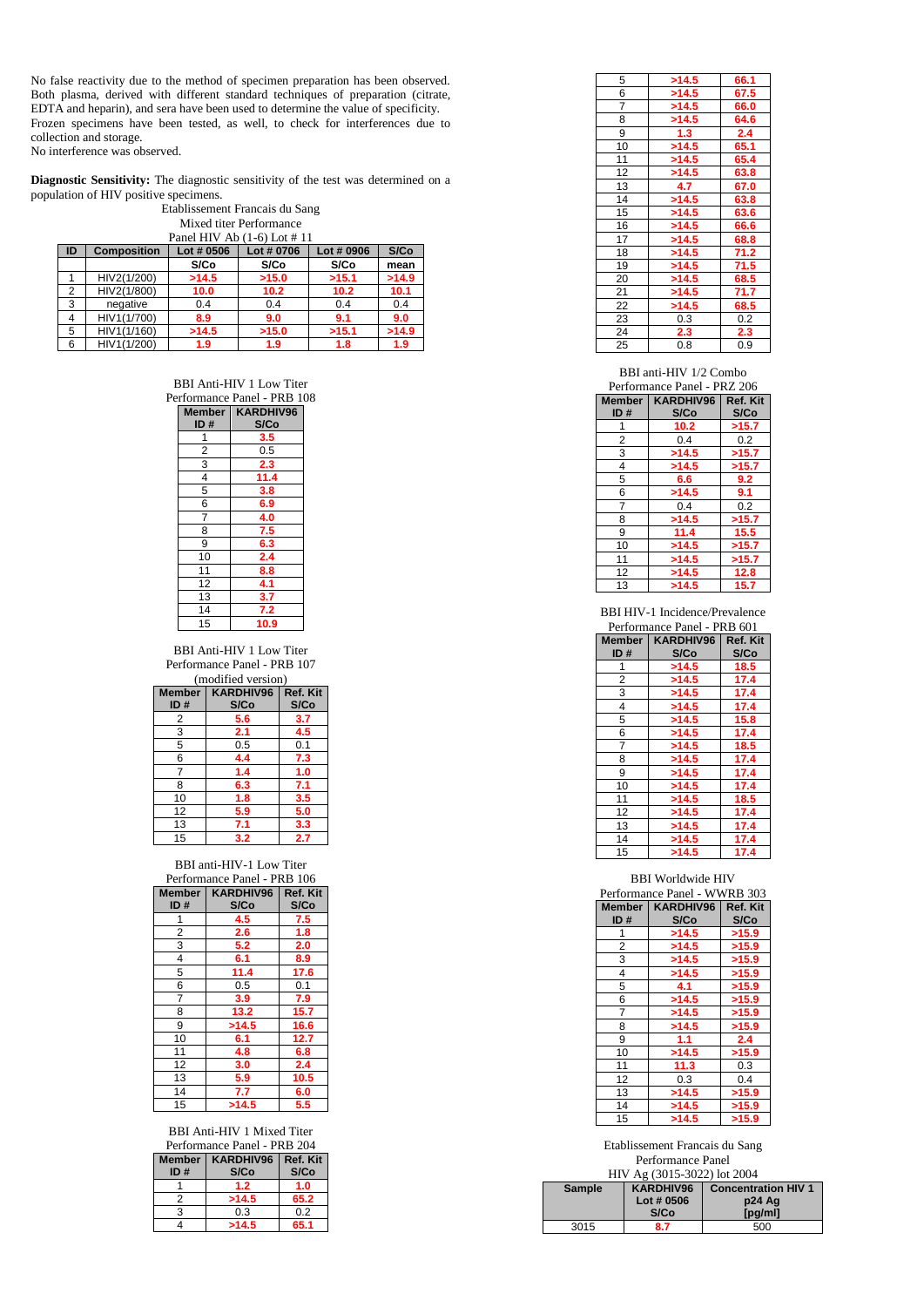| 3016          | 4.2 | 250     |
|---------------|-----|---------|
| 3017          | 1.8 | 100     |
| 3018          | 1.2 | 50      |
| 3019          | 0.9 | 25      |
| 3020          | 0.6 | 10      |
| 3021          | 0.6 |         |
| 3022(diluent) | 0.5 | diluent |

BBI HIV p24 Antigen Mixed Titer

| Performance Panel - PRA 203 |                   |                  |
|-----------------------------|-------------------|------------------|
| Member<br>ID#               | KARDHIV96<br>S/Co | Ref. Kit<br>S/Co |
| 1                           | 2.3               | 4.3              |
| $\overline{2}$              | 4.1               | 12.2             |
| 3                           | 1.4               | 6.0              |
| 4                           | 1.9               | 3.0              |
| 5                           | Nd                | Nd               |
| 6                           | 1.0               | 1.3              |
| 7                           | 2.9               | 5.7              |
| $\bar{\mathbf{8}}$          | 3.0               | 1.5              |
| 9                           | 0.4               | 0.5              |
| 10                          | 3.6               | 12.2             |
| 11                          | 2.4               | 3.1              |
| $\overline{12}$             | 1.6               | 3.5              |
| 13                          | 1.2               | 2.1              |
| 14                          | 0.4               | $\overline{0.9}$ |
| 15                          | 3.3               | 2.5              |
| 16                          | 1.1               | 1.8              |
| $\overline{17}$             | 2.5               | 6.3              |
| 18                          | 1.7               | 2.4              |
| 19                          | 0.4               | 0.5              |
| 20                          | 4.6               | 17.0             |

Moreover, in the external Performance Evaluation a total of 651 positive samples, including HIV type 1, HIV type 2, HIV type 1 mixed subtypes (including 0), HIV 1 Antigen, more than 40 early seroconversion HIV samples and cell culture supernatants were evaluated and a value of 100% was found.

Finally, more than 30 panels of seroconversion containing samples of HIV 1/2/0 Antibodies and/or HIV-1 p24 Antigen positive, obtained from BBI, USA, were evaluated using KARDHIV96 lot # 0506. In the table below results are reported.

| <b>Seroconversion Panel</b> | KARDHIV96<br>HIV Ab&Ag                        |
|-----------------------------|-----------------------------------------------|
| ID                          | First specimen detected positive in the panel |
| PRB 910 (J)                 | 2                                             |
| PRB 916 (P)                 | 4                                             |
| PRB 917 (Q)                 | $\overline{2}$                                |
| PRB 919 (S)                 | 1                                             |
| PRB 922 (V)                 | 1                                             |
| PRB 924 (X)                 | 5                                             |
| PRB 926 (Z)                 | 3                                             |
| PRB 927 (AB)                | $\overline{2}$                                |
| PRB 928 (AC)                | $\overline{2}$                                |
| PRB 929 (AD)                | 4                                             |
| PRB 930 (AE)                | $\overline{2}$                                |
| PRB 931 (AF)                | 6                                             |
| PRB 933 (AH)                | $\overline{2}$                                |
| PRB 935 (AJ)                | 6                                             |
| PRB 937 (AL)                | 4                                             |
| PRB 938 (AM)                | 1                                             |
| PRB 939 (AN)                | $\overline{7}$                                |
| PRB 940 (AP)                | $\overline{2}$                                |
| PRB 941 (AQ)                | $\overline{\mathbf{4}}$                       |
| PRB 942 (AR)                | 4                                             |
| PRB 944 (AT)                | 3                                             |
| PRB 946 (AV)                | 3                                             |
| PRB 947 (AW)                | $\overline{2}$                                |
| PRB 948 (AX)                | 4                                             |
| PRB 949 (AY)                | 4                                             |
| PRB 950 (AZ)                | 3                                             |
| PRB 952 (BB)                | 3                                             |
| PRB 953 (BC)                | 3                                             |
| PRB 955 (BE)                | 3                                             |
| PRB 956 (BF)                | 5                                             |

The results of the Performance Evaluation, correlate perfectly with what stated by EU CTS and show an overall value of diagnostic sensitivity of 100%.

# **C. Precision**

The precision of the device was assessed by determining its values in a within and between runs. In the table below results are reported for a negative sample and a low positive sample.

| Average values<br>$N = 48$ | <b>Negative</b><br><b>Sample</b> | Low<br><b>Positive</b> |
|----------------------------|----------------------------------|------------------------|
| OD450nm                    | 0.136                            | 0.916                  |
| Std.Deviation              | 0.011                            | 0.022                  |
| CV %                       | 7 6                              | 4 በ                    |

# *XVII. LIMITATIONS*

The user of this kit is advised to carefully read and understand this package insert. Strict adherence to the protocol is necessary in order to obtain reliable test results. In particular, accurate sample and reagent pipetting, along with careful washing and timing of incubation steps is essential for accurate and reproducible detection of HIV-1 and HIV-2 antibodies and HIV-1 p24 antigen.

After the EIA test is performed, repeatedly reactive specimens should be submitted for additional testing using Western Blot (WB), Immunofluorescence Assay (IFA), Radioimmunoprecipitation Assay (RIPA) tests and PCR for HIV nucleic acid.

The determination that a person's serum contains antibodies or p24 antigen to HIV has extensive medical, social, psychological and economic implications.

It is recommended that confidentiality, appropriate counselling and medical evaluation be considered an essential aspect of the testing sequence. AIDS and AIDS-related conditions are clinical diseases and their diagnosis can only be established clinically.

EIA testing alone cannot be used to diagnose AIDS.

A non-reactive test result at any point in the testing sequence does not preclude the possibility of exposure to or infection with HIV. The risk of an asymptomatic person, who is repeatably reactive, developing AIDS and/or AIDS-related conditions is not known.

Falsely reactive test results can be observed with a test kit of this nature. The proportion of reactive samples will depend on the sensitivity and specificity of the test kit and on the prevalence of HIV-1 and HIV-2 antibodies in the population to be screened.

Antibodies to HIV may occur due to voluntary participation in an HIV vaccine study.

Interpretation of this diagnostic test will depend on the type of vaccine given. Correlation with the medical history and additional testing may be necessary to accurately diagnose HIV in vaccine volunteers.

#### *XVIII. BIBLIOGRAPHY*

- 1. Alizon, M., Sonigo, P., Barré-Sinoussi, F., Chermann, J.-C., Tiollais, P., Montagnier, L. and Wain-Hobson, S., 1984. Molecular Cloning of Lymphadenopathy-Associated Virus. Nature 312: 757-760.
- 2. Hahn, B.N., Shaw, G.M., Arya, S.K., Popovic, M., Gallo, R.C. and Wong-Staal, F., 1984. Molecular Cloning and Characterization of the HTLV-III Virus Associated with AIDS. Nature 312: 166-169.
- 3. Luciw, P.A., Potter, S.J., Steimer, K., Dina, D. and Levy, J.A., 1984. Molecular Cloning of AIDS-Associated Retrovirus. Nature 312: 760-763.
- 4. Popovic, M., Sarngadharan, M.G., Read, E. and Gallo, R.C., 1984. Detection, Isolation, and Continuous Production of Cytopathic Retroviruses (HTLV-III) from Patients with AIDS and Pre-AIDS. Science 224: 497-500.
- 5. Sarngadharan, M.G., Popovic, M., Bruch, L., Schüpbach, J. and Gallo, R.C., 1984. Antibodies Reactive with Human T-Lymphotropic Retroviruses (HTLV-III) in the Serum of Patients with AIDS. Science 224: 506-508.
- 6. Vézinet-Brun, F., Barré-Sinoussi, F., Saimot, A.G., Christol, D., Montagnier, L., Rouzioux, C., Klatzmann, D., Rozenbaum, W., Gluckmann, J.C. and Chermann, J.-C., 1984. Detection of IgG Antibodies to Lymphadenopathy-Associated Virus in Patients with AIDS or Lymphadenopathy Syndrome. Lancet: 1253-1256, June 9.
- 7. Spire, B., Montagnier, L., Barré-Sinoussi, F. and Chermann, J.-C., 1984. Inactivation of Lymphadenopathy Associated Virus by Chemical Disinfectants. Lancet: 899-901, Oct. 20.
- 8. Sehulster, L.M., Hollinger, F.B., Dreesman, G.R. and Melnick, J.L., 1981. Immunological and Biophysical Alteration of Hepatitis B Virus Antigens by Sodium Hypochlorite Disinfection. App. and Envir. Microbiol. 42: 762-767.
- 9. Barre-Sinoussi, F., Chermann, J.C., Rey, F., Nugeyre, M.T., Chamaret, S., Gruest, J., Dauguet, C., Axler-Blin, C., Vezinet-Brun, F., Rouzioux, C., Rozenbrum, W. et Montagnier, L. 1983. Isolation of a T-lymphotropic retrovirus from a patient at risk for<br>acquired immune deficiency syndrome (AIDS). Science 220: 868-871.<br>10. Gallo, R.C., Salahuddin, S.Z., Popovic, M., Shearer, G.M., Kapl
- B.F., Palker, T.J., Redfield, R., Oleske, J., Safai, B., White, G., Foster, P. and Markham, P.D. 1984. Frequent detection and isolation of cytopathic retroviruses (HTLV-III) from patients with AIDS and at risk for AIDS. Science 224:500-503.
- 11. Gold, J., Dwyer, J. 1994. A short history of AIDS. Med. J. Aust. 160:251-252.
- Saville R. D., Constantine N. T., Cleghorn F. R. and Al. Fourth-Generation Enzyme-Linked Immunosorbent Assay for the simoultaneus Detection of Human Immunodeficiency Virus Antigen and Antibody.J.of Clin Microbiology, July 2001, p.2518-2524.
- 13. Bernard Weber, El Hadij Mbargane Fall, Annemarie Berger, Hans Wilhelm Doerr. Reduction of diagnostic Window by New Fourth-Generation Human Immunodeficiency Virus Screening Assays.J. of Clin. Microb. Aug. 1998, p. 2235- 2239.
- 14. Clark J., Coates T. J., Lescano A. G., et Al. Different Positive Predictive Values of commercially available Human Immunodeficiency Virus Enzyme-Linked Immunosorbent Assays. Clin. And Vacc. Immunology. Feb 2006 p.302-303.
- 15. Novack L., Galai N., Yaari A., Orgel M., Shinar E., Sarov B. Use of Seroconversion Panels to estimate Delay in the detection of Anti-Human Immunodeficiency Virus Antibodies by Enzyme-Linked Immunosorbent Assay of pooled Compared to
- Singleton Serum Samples.J. of Clin Microbiol. Aug. 2006 p.2909-2913. 16. Apetrei C, Buzdugan I, Mitroi I, Duca M.The clinical and immunological correlations between the p24 antigenemia levels and those of anti-p24 antibodies in HIV-seropositive childrenBacteriol Virusol Parazitol Epidemiol. 1995 Apr-Jun;40(2):141-4. Romanian.